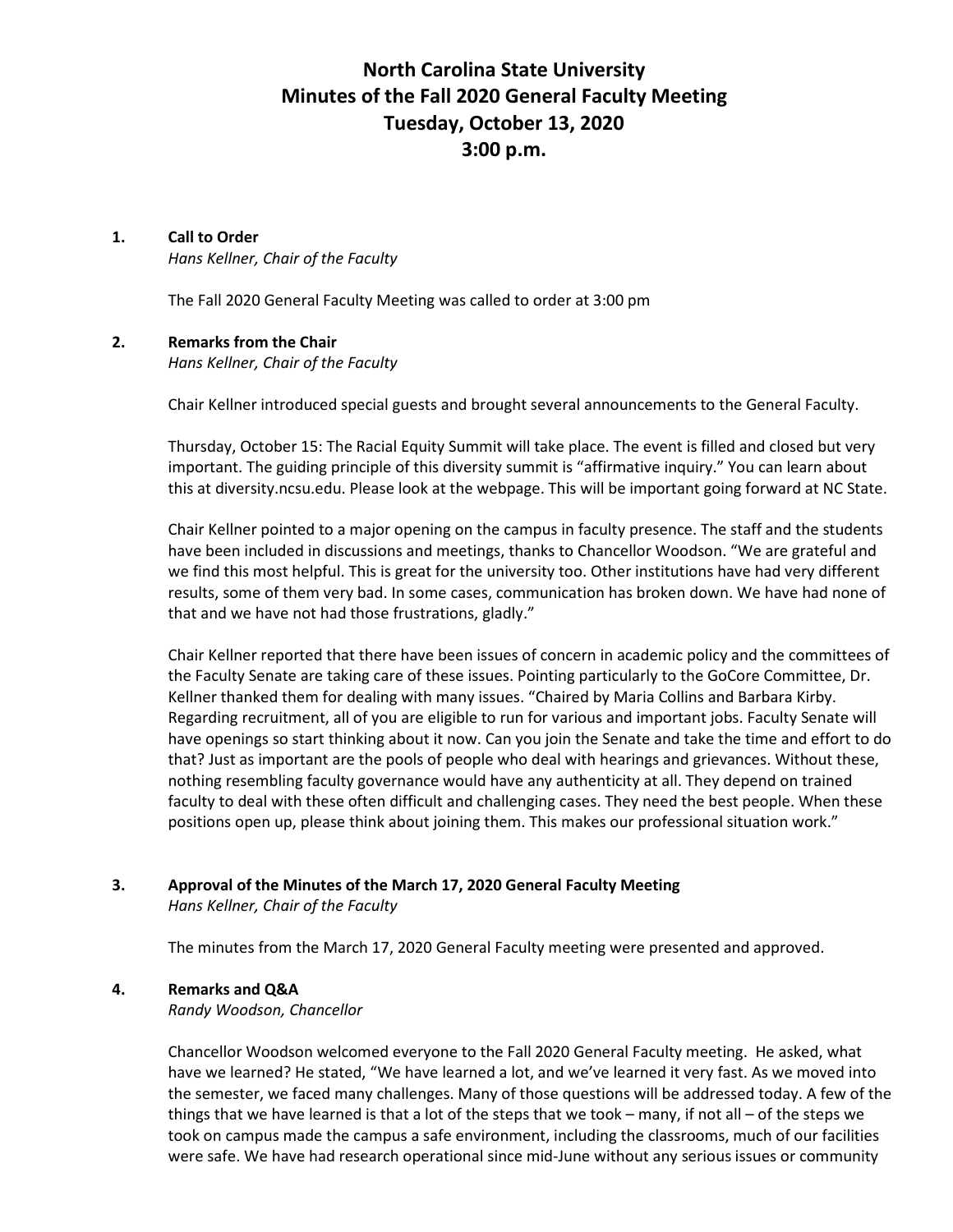spread. We did learn that congregate living associated with Greek housing, off-campus apartment complexes, and to an extent, on-campus residence halls, were a challenge. It was because of that challenge that we had to pivot quickly at the beginning of the semester to online for undergraduates, and we worked to de-densify the residence halls. We went from around 7500 students in our residence halls, down to around 1600, which is the current occupancy. As you know, if you're keeping up with the data online that the number of infections on campus now with our students, faculty and staff is very low. We were concerned when we began and we believed we took the appropriate steps to mitigate the further issues. Because of that we have learned a great deal about different ways to approach this in the spring. We will spend most of our time today talking about how we apply what we have learned going forward. The other things we've learned is that students are a big part of the budget at the university. The most serious economic impact at this time is associated with de-densifying the campus, both residence halls and the number of people working every day on our campus."

He added, "This has had an impact on housing, dining, parking and athletics. All of those are organizations within the university that have to stand on their own. They are responsible for generating revenue and that revenue is responsibility for funding the organizations. That's had a pretty big impact on us and has had an impact on a number of our employees.

# **5. Remarks and Q&A**

*Warwick Arden, Executive Vice Chancellor and Provost* 

Provost Arden thanked the faculty. "There's no sugar-coating it. This has been a tough year." He added, "Back in the spring he asked you to be prepared to go online with all of your classes and gave you two weeks to get ready to do that. Two weeks later, we did. We successfully completed the instruction of our students online in the spring. We spent a lot of the summer working really hard to prepare for the fall. We tackled the fall opening with about 8000 residents. Approximately 30% of our classes were faceto-face and the remainder was online. As the Chancellor indicated, we had some issues in some of the congregate housing. Two weeks into the semester we had to go all online and then another week later, depopulate the campus. So it has been a rough year, and we have learned a lot. We are trying to apply what we have learned to a successful spring but there's no doubt this has been difficult for everybody. I want to give the faculty a tremendous amount of thanks for being flexible and committed and really working hard to support our students."

He stated, "There is a lot of growing evidence of a significant increase in mental health disorders among students, faculty and staff. It is really important during this time to look out for our students to insure that we are putting things in their favor. Many of them are at home and somewhat isolated, stressed, and in difficult family environments. It is important that we reach out to our student body and try to support them. I know you are doing that. It is also important to reach out to one another and support one another through this difficult time. Please continue to do that. Hopefully by sometime in the spring we will be in much better shape, but in the meantime, I consider that it will really be necessary to figure out ways to more effectively support one another through this. The Chancellor mentioned that we have learned a lot about our experiences so far and we are trying to use those things to give us a successful spring. We have not locked down a plan yet, but the Chancellor and I thought it was fair to issue memos saying this is the direction that we're headed, this is what we're trying to make happen and this is how we're going to do it."

Provost Arden added that nobody can insure a perfect and successful semester, but we can give it our best. "We think that, unlike the beginning of fall, things are really in our favor this time. I am looking forward to the discussion that will follow with Dr. Casani and Dr. Orders."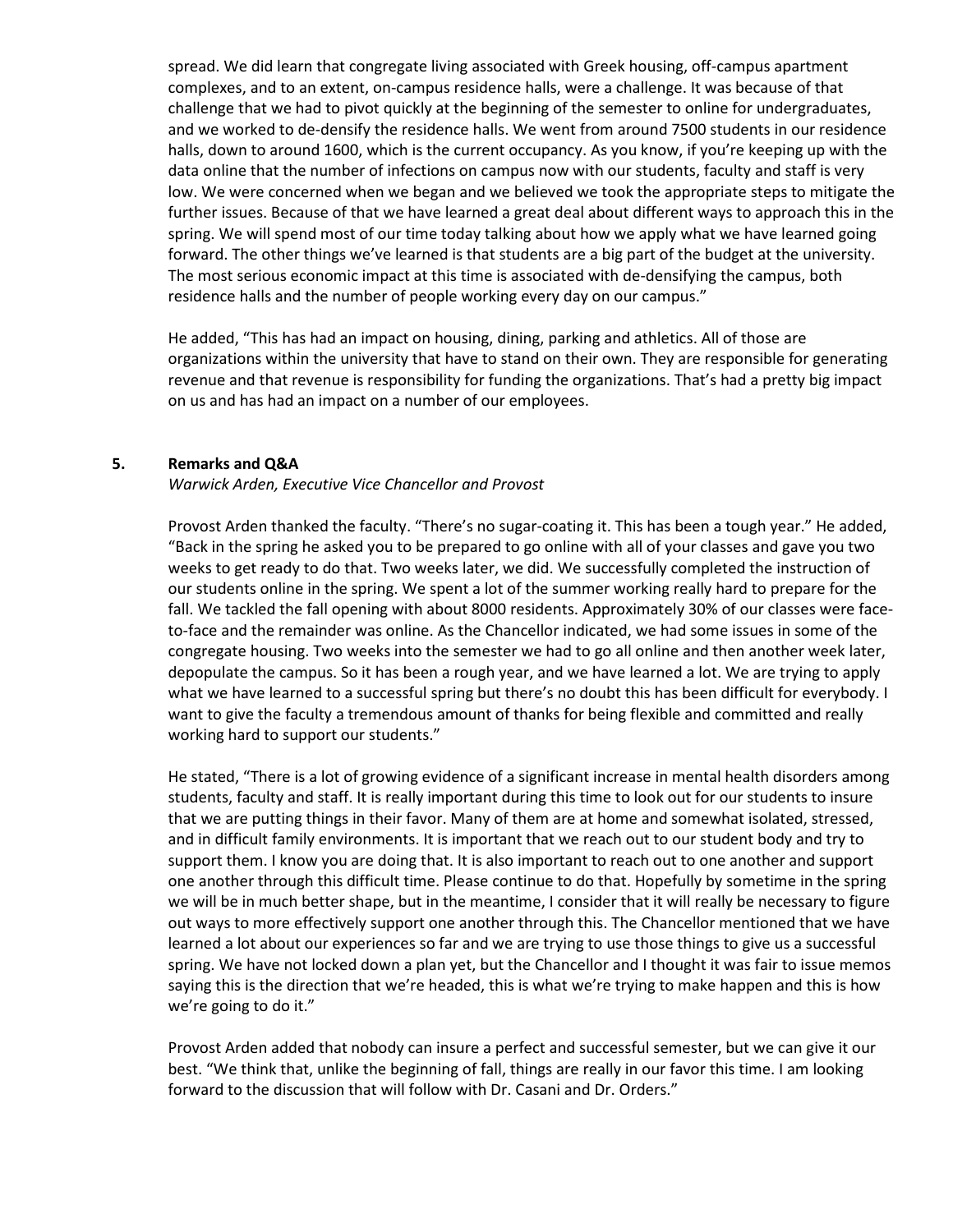# **Questions and Discussion**

Moderator Berry-James: Senator Pinkins is asking what is the University doing to lessen the impact here, in terms of disruptions of Covid and loss of revenue at other campuses?

VC Maimone: From an auxiliary enterprise perspective, which is what the Chancellor referred to, the revenue was pretty serious for the de-densification of campus. So for the most part, auxiliary enterprises are self-supporting entities. They are required to generate the revenue that they use to manage their own expenses. So the state appropriations, tuition, and many of the fees are not able to be used to support these auxiliary enterprises. So when they have challenging times, they're really required to address them themselves. As much as we have been able to do, we have mitigated the impact by reducing purchasing, by freezing vacant positions, by re-negotiating contracts. We have done practically everything we can possibly do before considering furloughs. This past month and as of yesterday, we finalized our furlough strategy for our auxiliary enterprises, and what we have had to do is temporarily release our team members until we can reactivate the campus and bring them back. In the meantime, they will be furloughed. It's a very difficult decision to make and we have done everything in our power to avoid this, until such time that it was necessary.

Back in March of last year, the auxiliaries took quite an impact to their auxiliary units then because we closed down the campus. We were hoping that the fall would give them relief, but unfortunately it did not. For the first six months we carried all our employees and we worked through as much as we could in other mitigation strategies and we are really at the point where we had to do this. I will reinforce that these are temporary and we will only apply them to the extent necessary. Our hope is to bring people back as quickly as possible, and we will know more as we determine what we are able to do in the spring semester.

Chancellor Woodson: This is really a reminder and you all know this, but the largest portion of the university budget comes from the state of North Carolina and comes from tuition and fees from our students. Those budgets are solid. Enrollment has been strong and continues to be strong, and the state of North Carolina has worked hard to insure that the UNC system is well-funded this year. We are worried about next year because of the revenues of the state, but we have been reassured by the leadership of the General Assembly that the UNC system will remain a high priority. So while we do not know the future and we certainly have reason to be concerned about the future, at this point the largest portion of revenues for the University is still strong.

Moderator Berry-James: To the Provost. Does scheduling a spring break put the campus at any additional risk as students go on vacation and have parties and that kind of thing?

Provost Arden: This has been discussed and we are making adjustments to the calendar this week. Like many other universities, we are very worried about giving students a full spring break and everybody heading off to Ft. Lauderdale and picking up the virus. What we are going to do, which is the same as Chapel Hill and many other universities, is give students five days, but intersperse those five days throughout the semester. There will be one Monday, one Tuesday, one Wednesday, on Thursday and one Friday, but just not all in the same week. We believe that breaks are necessary. We do not want to abolish those spring break days. We do believe that those days are really important. I ask the Faculty to please do not use these days off as opportunities to assign work to students. Give them the day off. This is going to be really important. There is one Monday and one Friday, so it's possible there will be two long weekends in there. That does pose some risk, but not a huge risk. I think if you were to give a Tuesday and a Wednesday, many folks would add the Monday or Tuesday. So there's no perfect solution, but we will be maintaining spring break days by distributing them throughout the semester. We will publish the calendar very shortly.

Moderator Berry-James: Related to the spring semester, this is a question that's asking about the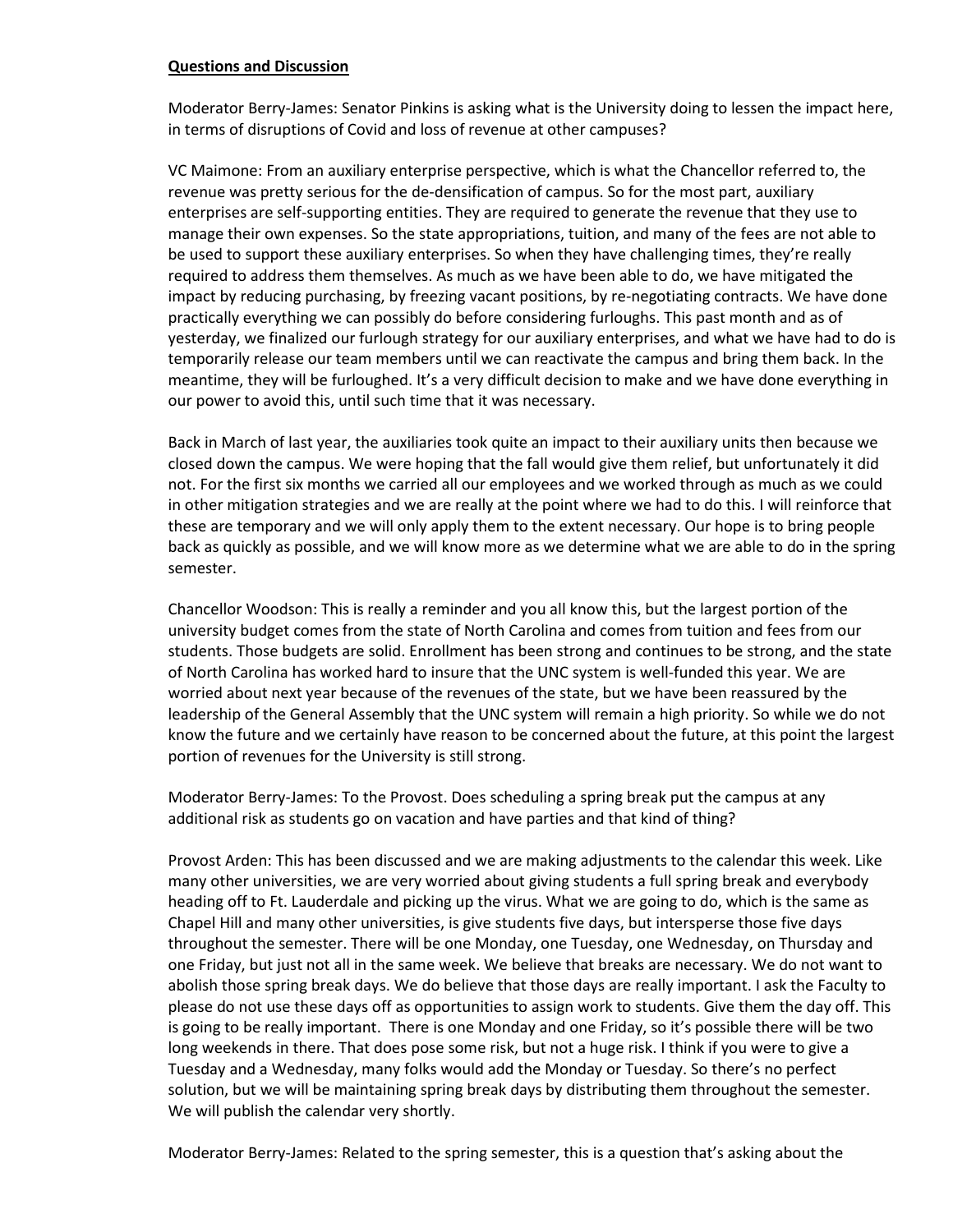decision to move face-to-face classes back online if Covid cases increase. I think the person who's asking the question would like a little more information about is that going to happen, and under what circumstances?

Provost Arden: We made it clear in the memo that went out that we would try very hard to avoid that happening. So that if you elect to give a face-to-face class or you're a student who's taking a face-to-face class, you can expect that we will do our best to keep it face-to-face throughout the semester. I've only just been looking at the distribution of modes of delivery, as they're coming in from the departments to the registrar's office. At the moment, we are looking at 20%-25% either face-to-face or hybrid. So true face-to-face would be somewhat less than that. If you compare that to where we were at the beginning of the fall, it was closer to 30%. So we have backed off a little, and that's not necessarily terrible because it does decrease traffic through our lecture theaters and through our buildings. I would like it if it was a little bit higher, and the only reason for that is that I think students would do better with two out of five classes of face-to-face, but we will be producing about one of five classes face-to-face.

There are going to be some students who like to look for a fully online option, and that's acceptable. The way it's shaping up at the moment, it will be somewhere between 20% and 25% face-to-face or hybrid, and we will try to stick with that throughout the semester.

Moderator Berry-James: To the Chancellor. This question is about existing contracts with fraternities and sororities. What kind of changes are anticipated, especially changes as we think about congregate living and campus expectations?

Chancellor Woodson: We have spent a lot of time talking about student conduct and about the way to manage student conduct and do more than encouraging adhering to community standards. I will ask Lisa Zapata to remind us of the structure of the relationship between the university and Greek housing and how we hope to approach this in the spring.

Interim VC Zapata: We have shifted from an educational approach to a much more aggressive approach. Especially with our residence halls, we are much more strict. If people do not adhere to our community standards, they are removed from the residence halls. It's a little bit different with our Greek housing, because many of those houses we do not own. So it's really up to the national organizations. But we are being very proactive, and when we do have violations within fraternities and sororities (mostly fraternities), student conduct is on that. We have had two fraternities that have had violations and have had events that we've been addressing over the fall. We are also working closely with the Raleigh Police Department and the University Police to address off-campus behavior. We are getting ready to implement something that will hopefully make a difference, which is called "Knock and Talk." These offcampus sites that we have been called for complaints, we are going to go knock on the door and let them know we are watching and that we need them to adhere to community standards. We are trying to be creative in some of our approaches.

Moderator Berry-James: For Provost Arden. This is about Covid and the information that is being used to think about what we do in the spring. There are some questions that talk about what other universities are doing. For example, do we have a general NC State Covid Advisory Committee? Is there additional information about tracing and testing that can be shared, given that some faculty are not certain about the kind of information that was available in the summer? Can more information about a series of testing regimens can be shared? There are also questions about the likelihood that there will be a vaccine available for campus for students and is there something that will help us maintain concerns about community spread, given that there may be some information that suggests that community spread is not contained.

Provost Arden: Yes, we will be significantly increasing our testing. Dr. Casani and her team and Dr. Orders have been working hard on this for quite some time. It will be an aggressive testing regimen.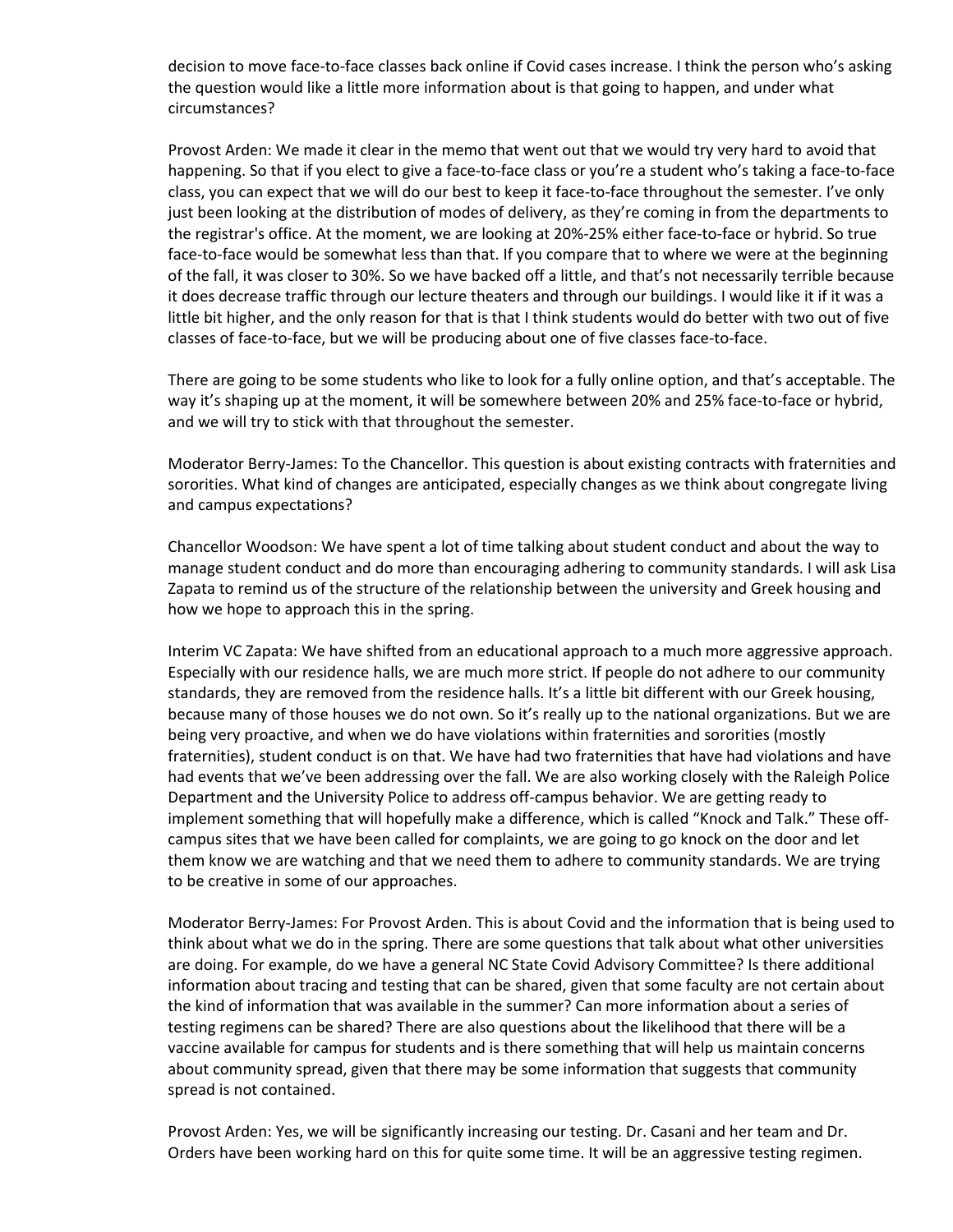Some will say it's not aggressive enough, but I think you have to be very careful to be practical and have reasons for why you're testing and when you're testing and who you're testing and what you would expect in terms of the results of the testing. We will have a very aggressive testing regimen in the spring.

Dr. Casani: I have some data and slides to show that will help answer these questions in my section. I will answer some of these questions during my presentation.

Moderator Berry-James: There are other questions about vaccines and community spread, but there is a question about the quality of students that have been admitted to NC State, in terms of our strategy or priority to make sure that we meet our enrollment goals. Has this impacted either enrollment or quality?

Provost Arden: There is no indication that there has been any negative movement of quality at all with our students. Demand for NC State remains extremely strong.

Chancellor Woodson: This is the strongest freshman class on record with regard to SAT and GPA.

Provost Arden: This is a very very strong class. The demand for NC State remains very strong, and enrollment remains very strong, particularly the undergraduate side. The only place we are having difficulty on enrollment is with international students, and predominantly international graduate students. This is because students from many countries cannot get Visas to get here. They are admitted and they want to get here, but they cannot get the Visas to get here. In terms of applicant, admission and enrollment numbers and the quality of students, those remain very very strong.

Moderator Berry-James: There is a question about the form or venue or online space where faculty might be able to express their opinion or provide suggestions to the administration in terms of how the pandemic is being handled on campus. So the way in which faculty can provide information and suggestions about campus Covid concerns.

Provost Arden: I do receive a lot of input from faculty about how things are being handled, and we welcome that. We try to respond.

Brad Bohlander: Early in the semester we did a number of Zoom meetings with different faculty, groups and leadership and we will continue to try to engage as much as possible with students, faculty and staff. We welcome suggestions if you have ideas about natural pathways where you are meeting and talking, we would love to take advantage of those as well. We have not had a shortage of thoughts from faculty, staff or students as we've moved through the process and will continue to welcome those via email and informally as well.

Provost Arden: The Chancellor and I continue to do monthly breakfast meetings and forums with groups of faculty on a very regular basis. The discussion is pretty much all around the pandemic and our plans for the spring.

Chancellor Woodson: The faculty, staff and student Senate are represented in our management operations groups. I meet weekly with the Chair of the Staff Senate, the Chair of the Faculty, and I meet biweekly with the Student Body President and the Chair of the Student Senate. So we have a number of forums. The faculty have reached out and have sent tidbits of information, which is welcome.

Moderator Berry-James: Is NC State requiring that all students, faculty and staff receive a flu shot?

Chancellor Woodson: I don't believe we're in a position legally to require people to receive a flu shot, but we are certainly encouraging it.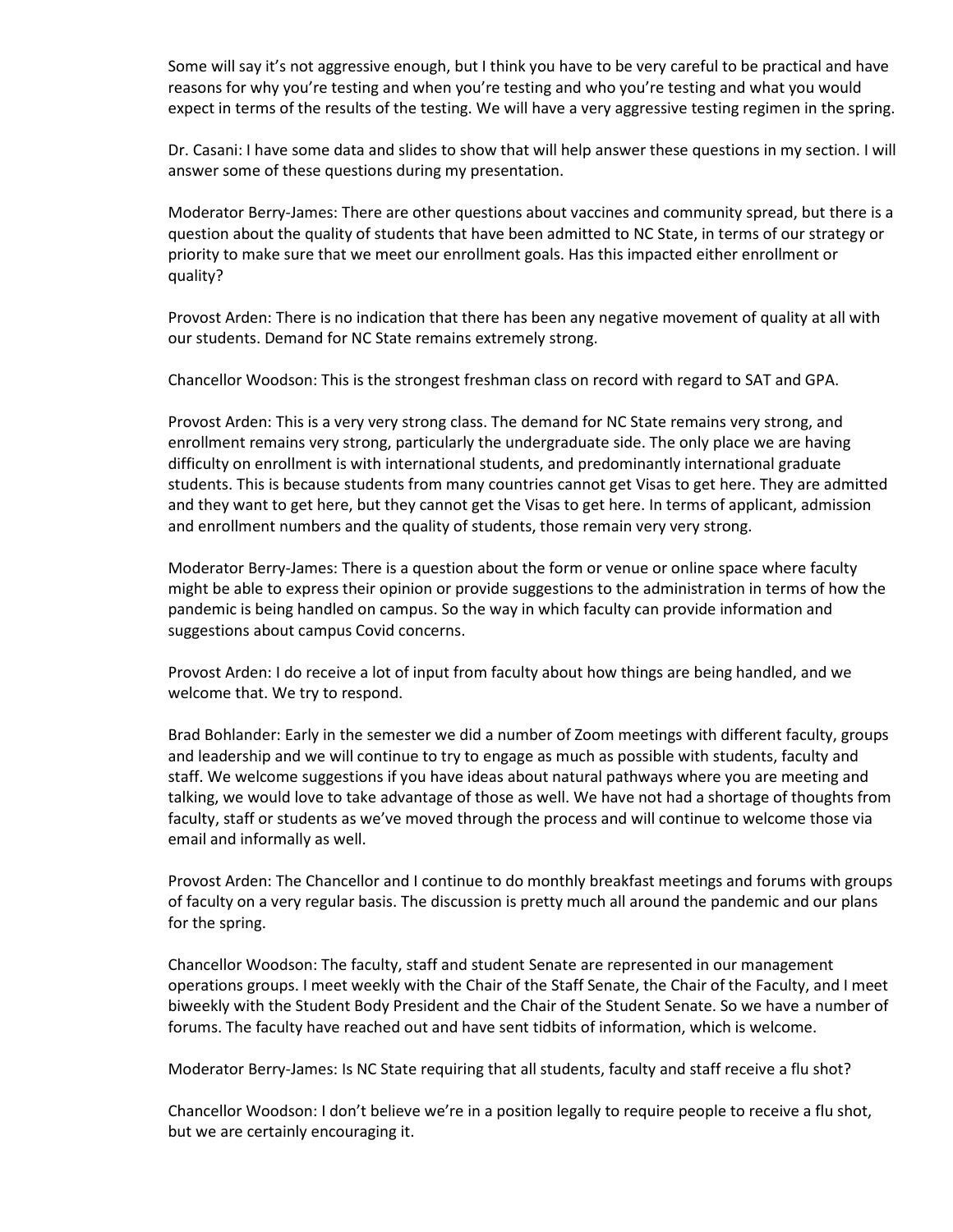Dr. Casani: Correct. We are not in a position to require flu shots, but yes, we are encouraging them. They are available at the student health center. There are lots of appointments available.

Moderator Berry-James: There is a question about testing strategy compared to a mitigation approach, short of a campus shutdown. I guess the question is really about what is the mitigation strategy, given the emergent conditions we are operating under?

Chancellor Woodson: Others will answer this question in a few minutes, and they will chime in on the density of student housing. I think there's a lot of data that I believe will lead to more questions that will be answered.

# **6. What Have We Learned: Covid-19 Impact and Response**

#### *Student Health Services*

*Julie Ann Casani, M.D., Director and Medical Director of Student Health Services*

Dr. Casani began by showing the epi-curve from the fall semester. "It's not surprising to see that when we came back to campus on August 10, we had cases. We had an infection on campus, as most expected. On around the  $17<sup>th</sup>$  or  $18<sup>th</sup>$ , we began to see an explosion of cases. The majority of the cases were in Greek Village students. Not all, but the vast majority. On the  $21^{st}$ , we went to online classes and on September 7<sup>th</sup>, we de-densified the residence halls. We continued to do testing. The number of cases and the positivity percentage has really dropped since then, after some control was put in place on campus."

She added that many faculty members have asked about testing. "These are the five buckets of testing that we have done in the fall and we are planning to continue in the spring. We will likely be adding testing for students returning from campus. The scope and scale of that is yet to be clearly defined, but we will be providing some of that for students returning to campus in the beginning of January. We have done over 13,000 tests on campus in total since August 10<sup>th</sup>. Five buckets of testing cohorts include the people who come into student health and also students from the campus community at large."

Dr. Casani reported, "We also have been doing cluster health surveillance, which includes the clusters that we had in Greek Village and in some of the residence halls, so that when we identify a case, we go and test around that case to their contacts so we can identify other people who may be positive, and also test their close contacts who may already be in quarantine, to see if they are positive. After the dust settled some, we instituted surveillance on the residence halls and the people who continued to live in Greek Village, even though they were perfectly healthy. We actually go there and test them routinely, and we have continued to do that so everyone can be tested every other week."

Dr. Casani then addressed the Wolfpack Surveillance Program. "We kicked this off early and it was surveillance for asymptomatic individuals. The point was to make sure that we had a sampling of people on campus, including faculty, students and staff, and just monitor them throughout the semester to see what our positivity rate was in the overall general community. Another large group is our athletics health surveillance. We follow the NCAA and ACC recommendations for testing, so our student athletes and staff have a lot of testing going on. Football gets tested three times a week since they are currently in competition, and there is a lot of other testing going on around the student athletes. We have found a positivity rate from August 10<sup>th</sup> through September 7<sup>th</sup> in Greek Village at 46%. That is very high and is not what we expected at all. It is definitely related to their congregate living. We didn't learn it, but we were reminded that this is a communicable disease and how people live and socialize is how people transmit it. Even if one or two people came back to campus within in Greek Village who were positive, it quickly spreads throughout, and then a couple of events led to a huge increase in the number of cases."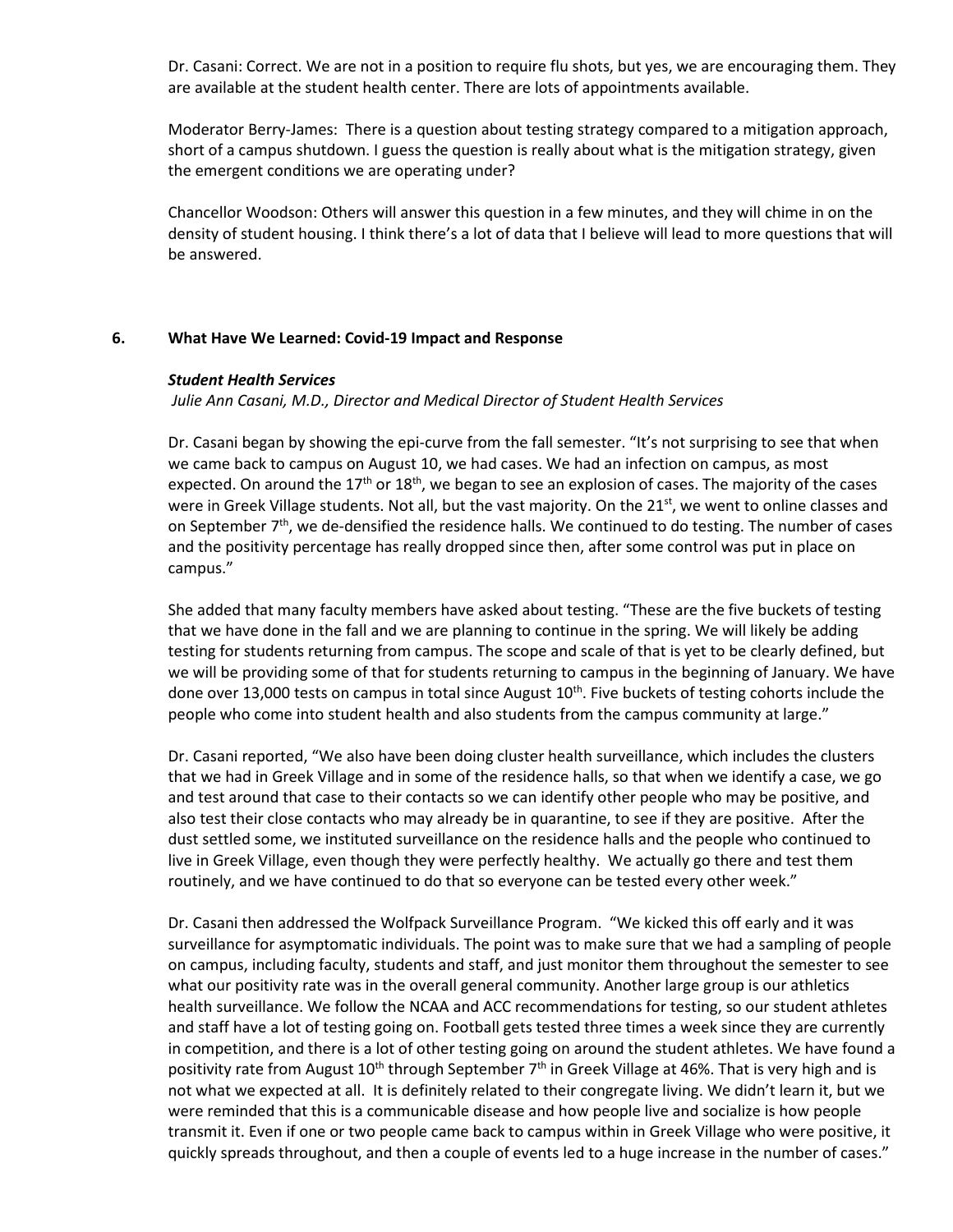She continued, "We also found people in the residence halls who were positive, and when we went back and did heat maps on the types of residence halls that people lived in, we learned something that was pretty surprising to us. We suspected that the double loaded halls would be problematic because of the congregate bathrooms. It turns out that it wasn't a problem. What was a problem were the traditional style suites because as we talked to students, we found out how they socialize within those suites. Students told us that as a new student on campus, they were more likely to make friends within those suites and go out and do things with them. So that became a source for infection. We had an 8% positivity rate within those traditional style suites. The risk in both the hall and the suite situation was roommate risk. In all of the residence halls, 20% of those cases were within roommates. So sharing a room is a problem. We didn't learn it, but we had to remember that after all, this is a communicable disease and proximity matters."

Dr. Casani reported that after we de-densified the campus, our rates plummeted. "The rate right now in Greek Village is .5% in our testing of Greek Village residents, and in our residence halls, 1.7%. There are students who are still living on campus and these are the tests within those populations. So it's still pretty small. She spoke about the Wolfpack Surveillance program and how some of the faculty are involved in it. We have students, faculty and staff and what we tried to do when we selected the sampling was to make sure we had as diversified a population as possible so that we could then take that information and apply it to the general overall campus population. We have 63 faculty members enrolled in this initially, although our target was 100. We did not have 100 people request to be enrolled. I hope that in the spring when we continue this, that faculty will sign on because it gives us a chance to see what's going on with the faculty. We also have staff and students involved in this as well."

She stated that the overall positivity rate within this group was .8%, which is less than Wake County, Raleigh and the state. "We think that behavior on campus, in general, is actually healthy and healthful and people are, overall, tending to do the right things. This leads us to think that overall campus activity doesn't lead to infection; it's really where you live and where you commune that becomes the problem. In all of this and in our contact tracing program with self-reported cases, we have not been able to identify any classroom contact for infections. What that means is that we cannot find two people who were positive in the same classroom, even face-to –face back in August. So that gives us a lot of reassurance that what Doug Morton and his staff have done and what the faculty have done to try to control that classroom environment has been successful in controlling the infection in the classroom; it's out of the classroom that we have to think about."

Continuing her report, Dr. Casani added, "For those students who tested positive and lived on campus, we placed them in quarantine. We had over 1200 people in quarantine and isolation since July. The majority of those people went home, some after starting isolation and quarantine with us and then they completed it at home. Over 400 people completed their 10 or 14 days isolation and/or quarantine with us in our facilities. We used a couple of residence halls and at one point we had so much surge that we had to put people in State View. Our off-campus isolation, which was managed by Wake County, who communicates information to us for students at NC State, had over 300 people in isolation. We did find out that even supplying physical needs for those students in isolation and quarantine, they still need socialization, a lot of support and a lot of contact with us and not just their friends. As we went through these, we morphed and implemented programs to keep that contact in place. In the spring, our goal is to pull that out a little more and provide more contact and more support for any student who is placed into isolation and quarantine. We delivered quite a few meals to people in isolation and quarantine, not just the standard meals, but any special food handling that they needed. We learned a lot about isolation and quarantine."

She added, "So for the spring, the big thing is testing strategies. We have been talking about who we are going to test. We will continue with the residential testing programs, and we will continue with testing Greek Village and the residence halls. We will continue our Wolfpack Surveillance program and we will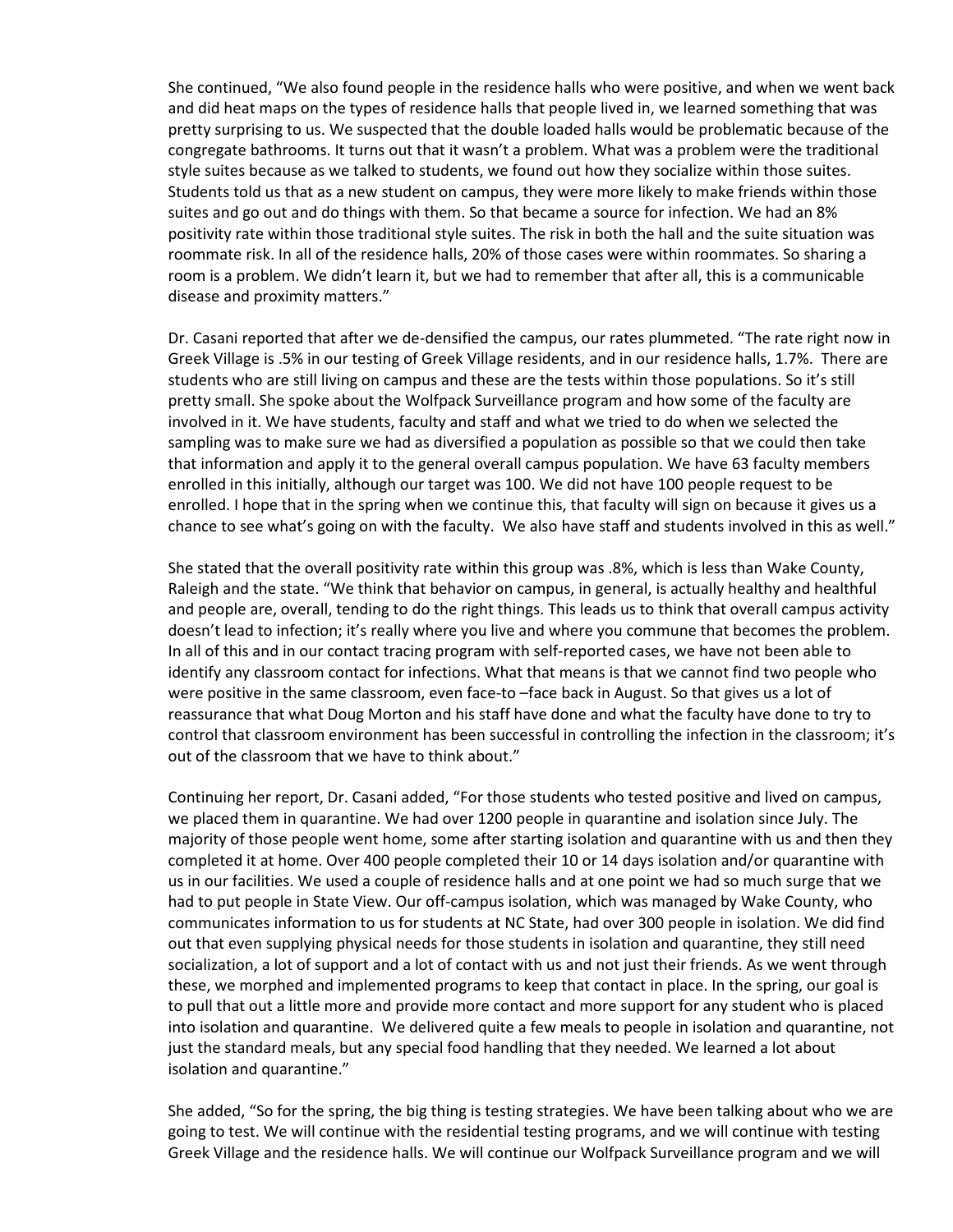continue to provide testing for those students who need testing who feel they have been in contact with someone or they're sick and need to be tested or if they're just worried about it. We will continue to provide most of those buckets. We will continue our contact tracing program, and that's a way for faculty to get tested in addition to the Wolfpack Surveillance program. We will continue to do that here at student health. There's been tons of discussion about what testing modality and we are going to be able to provide multiple platforms for testing. As we roll this out for the spring, we will be able to adapt some of these strategies. I do not have all of the concrete answers for you, other than we will be testing and we will be doing a lot of testing in many ways on campus."

In terms of the vaccine, Dr. Casani reported that it is unlikely that North Carolina is going to get a lot of doses of Vaccine. "I am on the state advisory committee and we have been talking about prioritizing the scarce resource of Vaccine. Currently, the model in North Carolina which is based on the National Academies of Science, Engineering and Medicine model, is a medical risk model. That means that those who are most medically at risk will get the vaccine first. Both students and faculty and staff at higher education units are in at least tier 2, if not tier 3. So it will mean that unless NC gets a lot of vaccine, we will probably not be administering vaccines on campus before spring break. If you are medically at risk, there are other options and we will be able to support that if your healthcare providers cannot."

She added, "What is going to happen when the flu hits campus? Flu and Covid look exactly alike except for the one symptom of the loss of smell and taste for Covid. Otherwise, they might as well be the same clinical disease when you first see a patient. This will be very concerning for us so we are looking at the possibilities and we're looking to obtain the testing capacity to test flu and Covid both in student health and perhaps seven in some of our surveillance programs. The biggest thing for both of them is prevention. The same thing that keeps Covid from spreading also works for flu as well as the flu vaccine. So please get vaccinated."

Dr. Casani concluded her remarks by stating that the other thing they are looking at in student health is trying to alleviate the fear of coming into the student health building. "In reality, it's safe but the worry is that the students will not come in to get their healthcare while they're on campus."

#### *Emergency Management and Mission Continuity*

#### *Amy Orders, Director of Emergency Management & Mission Continuity*

Dr. Orders addressed the faculty and stated, "In campus terms, we talk about the campus being open for a matter of weeks, but we want you to know that the collaborative effort between faculty, staff and students has made a tremendous impact. Our resilience as a Pack is really good. The questions posed in the chat really speak to how these working groups form, who is a part of that and how do decisions move forward for administration to consider. We look in the category of operation planning on campus and we really look beyond campus' four walls. Our impact to the state and to the county is really because of our collaboration with so many other locations. Our footprint is very diverse. But it's not just what NC State does, it's what we do with our partner institutions to make us more impactful."

She asked the Faculty, what is the impact from the community spread as it comes to NC State? In response to that question, she stated, "We are a small microcosm within a county; we have an impact that is substantial. Understanding community spread is really at the forefront of our communications and planning. Planning is also in line with the executive orders from the Governor. As we see changes in the plan, we make those available to the campus community. We look at our programs and operations and make sure our facilities are more prepared to address the Covid situations that we know will impact us. When we move beyond the four walls, it is what we do to protect those for the people and the individuals that are impacted in our community. During the August and September timeframe, we have supplied over 500k face coverings. Making sure we can provide these supplies is really key. In concert with our facilities partners and individual department purchases, we were also able to provide well over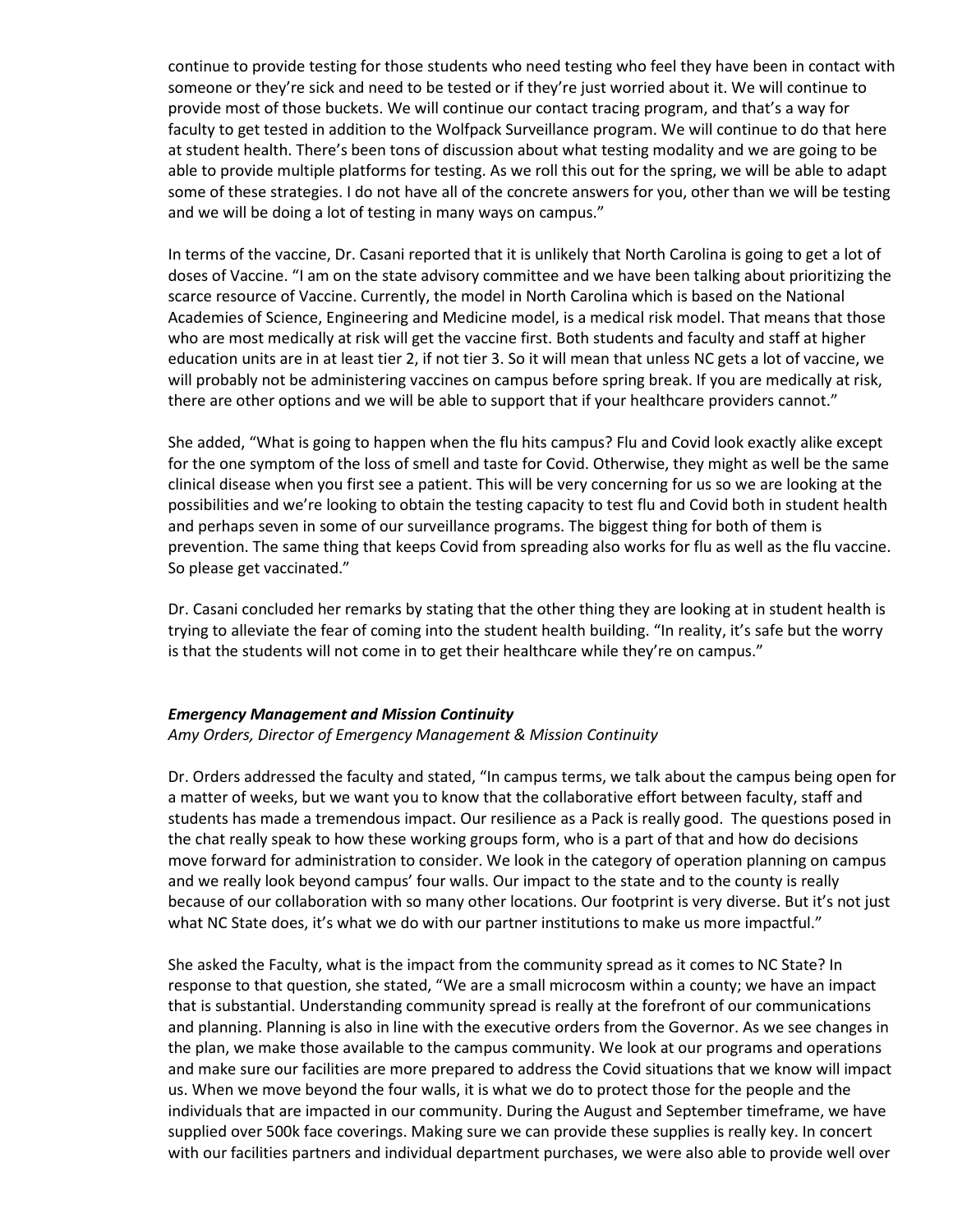1,000 gallons of hand sanitizer in one gallon bottles. This is another key element to keeping the virus down. This is continuing. Our supply is ongoing and we are prepared to support our campus community well through summer of 2021. This is a great effort for a great number of people who make sure that we have the adequate supplies."

Dr. Orders added, "Part of the community standard is that we provide this information and the resources. We share in the Protect the Pack mantra and we carry that message forward collaboratively, which means all of us carry that message forward. We make ourselves a little bit stronger with the information that we're able to provide in our education outreach and communications. Over 13K employees, staff, faculty and students completed the return to campus working safely training for Covid 19. That is a Herculean effort and we thank you for giving that attention and feedback, which was really important. You gave us insights that we didn't necessarily consider, perspectives that would have been unique to your situation, and giving us more information that makes it applicable to all of our campus constituents. The Covid education continues. We continue to learn and grow and be impactful and proactive on campus. This matches what we do in partnership with our public health officials, our campus officials, anyone else to help make us a stronger force and being able to protect the local community as well."

She continued, "Our preparedness extended beyond training, supplies and conversations. We invited over 140 attendees to participate in two different campus emergency preparedness exercises, which was sponsored and asked for by the UNC system. All 17 schools were asked to have a collegial and collaborative conversation; what if, how come, how will you do? No matter how many questions were asked or how many times we reviewed the scenarios, we always say that we can review more. You should never take an emergency situation for granted and not learn from it. We learn from it exponentially on a daily basis and we continue to be strong and grow from it. We will do a second set of emergency preparedness exercises for campus and will open it up for faculty, staff and students to participate again in January of 2021."

Dr. Orders added that it is also looking at the data and having an external dashboard that resonates what we internally on campus are addressing. "Whether it's through student health or outreach or education or preparedness, our external dashboard gives a snapshot of what our campus is impacted by. Dashboards give you a moment in time and help us prepare for those next sets of questions. Our dashboard reflects a lot of the questions that I've noticed in the chat. This is an arduous program and set of tasks that we talk about every day. We take nothing for granted and are prepared for any conversation. We fully expect the case counts to continue as Covid persists in our community, but we take more strides every day to make sure we are addressing that."

Dr. Orders concluded, "When we return to the campus in the spring, there are many things to consider. We talk about operations, structured engagements and how we do it, we limit the gathering size, we invite external patrons to campus but we don't overburden our ability to be receptive and responsive to the needs of those individuals. We will continue to support students in a quarantine and isolation capacity and we know that we have to do heightened surveillance, conversation, supplies and everything as we need to address those ongoing concerns and comments. But we think the intersection of all of our operations groups and different partners on campus, we have space preparations, guidance, intentionality, plans, conversations, and we partner with so many different groups. There is also an opportunity and a seat at the table, depending on what you would like to be engaged with. Our operations teams meet up to three times each week, sometimes more, but we think this is the best way to keep the conversations current and keep your concerns and our questions on the front burner. Keeping ourselves informed, keeping our seat at the table with our community partners and campus stakeholders, and the community at large, is going to make us more prepared as we return to campus. We all take our turn and make the rounds – we like to be a part of your conversations because then we know what your questions are. As we continue to plan and move forward, we intend to be transparent and engage with you. We welcome you to our 8:15 coffee gatherings if you'd like to be a part of those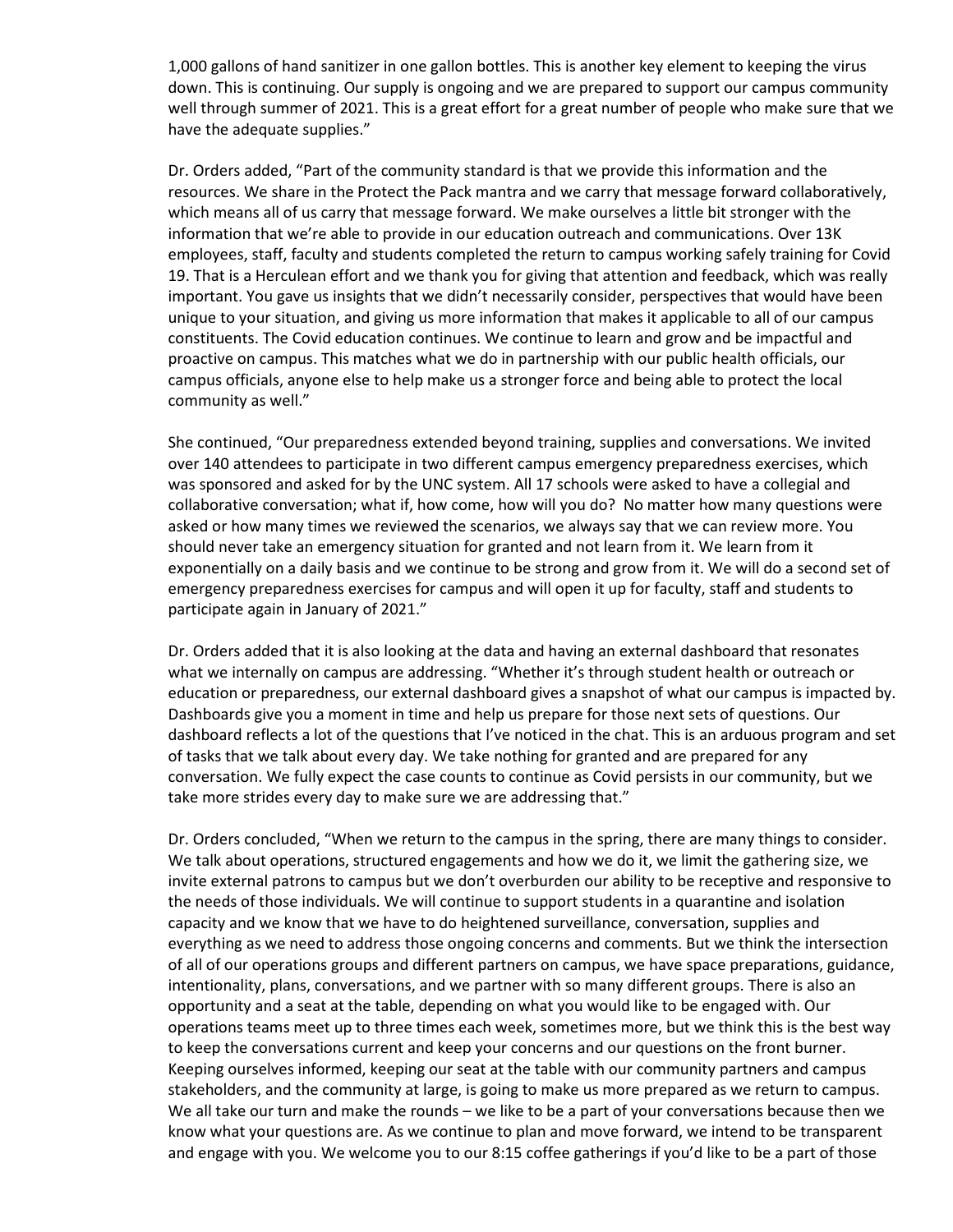conversations, but we want you to continue to ask the questions that you're most curious about because that's the best way for us to continue the conversations forward."

#### *Campus Response (Facilities)*

*Doug Morton, Associate Vice Chancellor for Facilities* 

Associate Vice Chancellor Morton began his remarks by assuring the faculty that whatever the facilities division can do physically to make everyone more comfortable in executing their job is what they are going to do. "I learned from last semester's effort that collaboration is a delight. Whenever we were able to get into a space with a faculty meeting or a college administrator to talk about what your needs were, it really empowered my group to do as much as they could do. There were no barriers that we couldn't get through. What we are trying to do this next semester is increase that collaboration. We did a great job with the 110 classroom where instruction takes place, but we didn't do such a good job with the 210 class labs. That's a department managed space and we don't have the same type of interface with those spaces. So we have tried to create that opportunity between faculty and in my division, to look at those spaces and to see are there ways that we can enrich the student experience safely by doing something different in those 210 spaces. We met with the College of Sciences yesterday and the invitation is up for any college or department to invite us out to take a look at your spaces to make sure that the distance that we create in those spaces is appropriate, any barriers that you think you need we can fabricate those. I didn't know how much Plexiglas we could buy, but we bought a lot of it."

He continued, "Also, are the spaces clean enough for you? We think they're clean enough, and as Dr. Casani or Dr. Orders might talk to, the idea of surface transmission was really played up in the beginning of the pandemic, and we haven't seen that play out as a transmission source throughout the pandemic. We are standing by to clean as needed, but we are not seeing that as an essential task, as we may have seen it back in the summer. Outdoor space, I've had some questions about that. You've seen some tents both on Centennial Campus and north and central campus. A lot of those are going to come down over the next few weeks as we finish up the flu vaccine program, but we are ready to put them back where you think you might need them. We have a great relationship with the vendors to do that. Come January or February, we're thinking we might need some heat in those tents, so we are fashioning some mechanisms to make sure that we can keep you comfortable so you'll use that space and also keep the air flowing in there."

AVC Morton added that the idea of indoor air quality consumed them for a couple of months; academic writings and people were pretty frantic about how the disease is transmitted. I don't know how many webinars I attended and how much I got into mechanical engineering, but our team learned about indoor air quality, we looked at every building and every classroom that we were going to use. Some of those we closed off because we couldn't bring the kind of air quality to that space. Those we thought we could augment, we did. We brought in HEPA filtration into those classrooms. I think the faculty we interfaced with were satisfied with that environment. We are ready to do the same thing again if there are other issues that you might have concerns with.

AVC Morton concluded, "The last thing I want to talk about is the community standard. That's not just a standard that falls at the foot of the student; it falls on all of us. I've got 850 employees, and it was really tough starting in March with all the confusing dialogue around the country about what to do to get my staff to abide by that standard - social distancing, one person in a truck, wearing your mask, washing your hands. I don't say we're at 100%, but we're pretty close now. We've had a couple of cases that came into campus from our employees, but it didn't spread because we had the support of student health to do contact tracing and cluster surveillance. Those cases reminded my staff of how important it is to follow that standard. So if you see people from the facilities division, they should be following that standard. If you don't reach out to me and we will give some more instruction. But I am proud of what the team has done to prepare the campus. We look forward to the challenge of making it better for the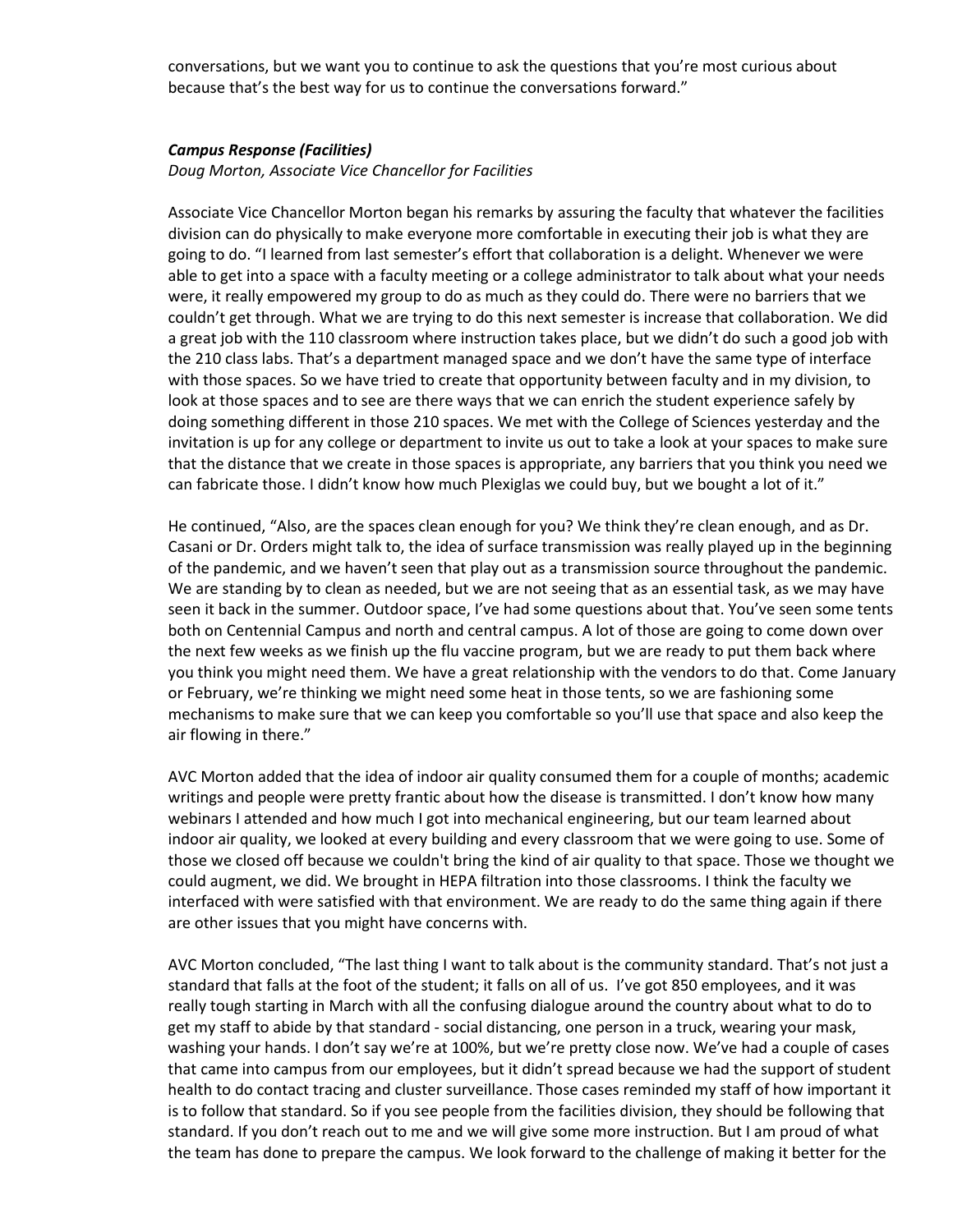spring. The way we will do that is consulting with you all, in your spaces, and meetings the needs that you have individually to accomplish your tasks."

#### **Questions and Discussion**

Moderator Rajade Berry-James: A couple of questions for the Chancellor and Provost regarding the issue of international students and whether or not there was some additional information that could be shared with faculty today about some of the challenges that international students were facing coming to campus. Can that be resolved by the spring?

Provost Arden: I'll divide that into two groups; one is the international students who are already here and the second is international students who are admitted and trying to get here. On the second one, I had already mentioned that many of the international students could not get VISAS at all because the embassies aren't open and there's nobody there to process VISAS. So with new international students coming to campus, we are about 1000 less than the same time last year. With respect to international students that were here, we are trying to be very sensitive to their needs. One of the criteria for being allowed to stay on campus in residential housing throughout the summer was if you are an international student and you didn't have anywhere else to go. The office of international students under Beth James is really doing an outstanding job in constantly reaching out to those students to provide support and give them information. Of course there are all kinds of executive orders as to how long international students can stay and they will have to work through the rule-making and most likely legal challenge and otherwise. So are we concerned about some of these executive orders or pending rules, such as the one that says international students can only be here four years? I expect there will be legal challenges to those. This has been a constant flood of directives and executive orders and so forth, and I will give a lot of credit to our office of international students who have worked really hard to stay on top of that. We are very sensitive to those international students that are already here.

Chancellor Woodson: NC State has been very engaged with a lot of our higher education organizations like the American Council of Education, the APLU, and we've joined in more recently in a communication from the AAU with regard to this more recent rule-making around a limitation on the number of years international students can receive a VISA. So your university has been very engaged in trying to weigh in on these issues when they come up. I give a lot of kudos to the staff in international affairs because they've been very hands-on with our students who are here on campus and applicants that are trying to get to campus. There's a lot of mis-information out there as well. Consulates were opening back up, but I'm a bit worried now with the growth of the virus around the world, we could get back into an environment where American consulates around the world where our students need to go to get their VISAS are going to close down again.

Moderator Rajade Berry-James: Several faculty members asked questions about a Covid Advisory committee, particularly the way in which campus communication policies are shared, the way in which messaging is done, regarding the fast-paced changes that are necessary, the way in which a comprehensive type of testing is done or planned for the campus. So could you speak to any priority areas or anyway you anticipate bringing the campus together using multiple stakeholders to advise you or others?

Provost Arden: Very early on in the pandemic Dr. Casani has been meeting with a group of faculty across the university of various expertise in virology and epidemiology, and industrial and systems engineering in an informal advisory way. Dr. Casani can speak to it, but I think it's been very helpful and very useful. While we don't have a formal faculty Covid Advisory Committee, Hans participates every week in the Executive Briefing, which is for university leaders linking various components of the campus response to Covid, along with the Chair of the Faculty and the Chair of the Staff Senate. Those are the structures we have in place, along with multiple discussions that the Chancellor and I have on a regular basis with faculty groups. We do not have a formal faculty Covid Advisory committee.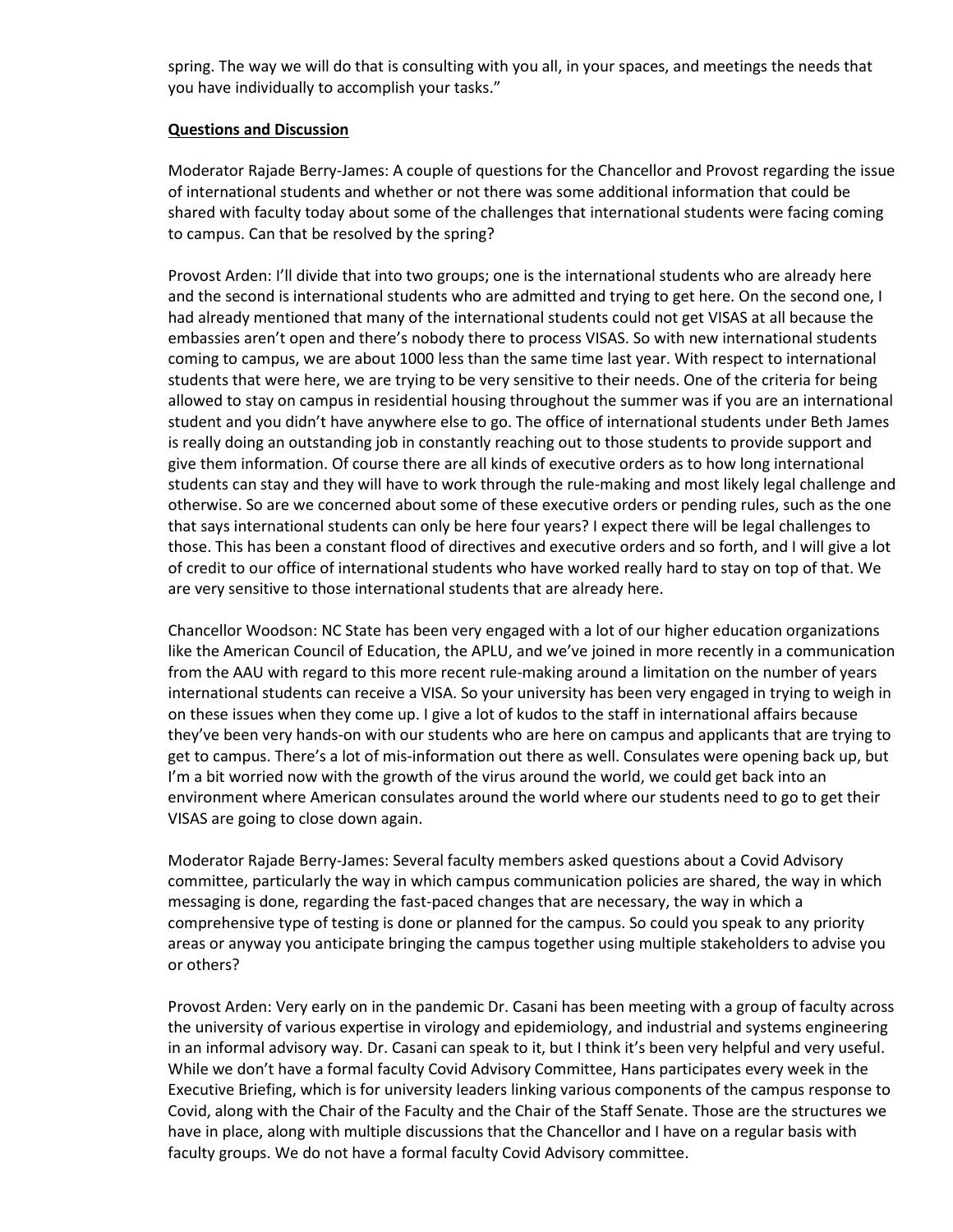Chancellor Woodson: We have a lot of inconsistency in communication from the system office around many of the issues, so there was a multi-layer challenge associated with all of the communication. Brad Bohlander is working hard to make sure that we are more strategic going forward. Brad will speak to that.

Brad Bohlander: I think in the fall, if anything, we heard that we were over-communicating as a campus, partially based on our decentralized structure and just the fast-paced change and trying to keep up with that. From our office, we worked with partners to edit more than 400 communications that went to various campus publics. This semester we are in a much better place with our planning, our coordination and our partners across the campus. We work closely with the Provost's office to communicate to faculty with various offices around students and staff, parents and other key publics. We have established committees to ensure we're being very coordinated and collaborative, and really focus more on a strategy where we're going to focus on key information through the right channels, through the right publics, and making sure folks on campus are working together and sharing resources and strategy. We believe the end result will be a better impact on the communication that each of you receive. We will continue to do the broad communication centrally, and work through our partners in the College and units for a specific public such as faculty, students, staff, parents, different groups that we communicate with. We are off to a strong start and you should start seeing the fruits of that in the next week or two.

Moderator Rajade Berry-James: Campus planning, priorities and pivoting is a really important perspective. So many of the faculty ask questions about the percent positive in different cohorts, the capacity of testing, hospitalization with respect to severe illness, and faculty inclusion in the surveillance testing program. Is there any insight on how faculty can get involved? What kind of hospitalization rates due to severe illness have been seen on campus? Have we reached our capacity to implement the surveillance program?

Dr. Casani: I think, overall, currently in our residence halls and in Greek Village, it's about 1% positivity rate. In our Wolfpack surveillance program it's about .8%, and in our cluster surveillance, which includes that huge outbreak that we had, it's about 30%. I don't have the number for athletics. They do a lot of testing. In terms of hospitalizations, we don't get direct reports from hospitals because it's HIPAAprotected information. But we do hear things. What we think we know is that there have not been many serious illnesses in our students. We had one distance education student pass away over the summer from Covid-related complications, but as far as I know, there was no connection to campus. We do have a couple of students that I know are being followed for cardiac involvement, maybe three to five people who are being followed. Some are athletes and some of them aren't. Most of them have minimal, if any, symptoms. It's been a pretty minimal disease. I would say close to 60%-75% of the students did not have any identifiable symptoms. They came positive; that's all they knew.

Moderator Rajade Berry-James: There are several people who asked how do faculty know about the surveillance program and also can the information be shared with faculty about the testing surveillance program that's focused on faculty.

Dr. Casani: Once we start up again, we will blast it out to sign up. We will send it out through the Faculty Senate, we will send it out through colleges and departments, and it will be on the Protect the Pack website. The data is also on the website. It's all there, so please keep looking for that.

Moderator Rajade Berry-James: Regarding the "knock and talk" program, the asker underscored the way in which police interact with the Black community. Is there additional information you can share about that?

Interim VC Zapata: This really is a combination effort between our office of student conduct and also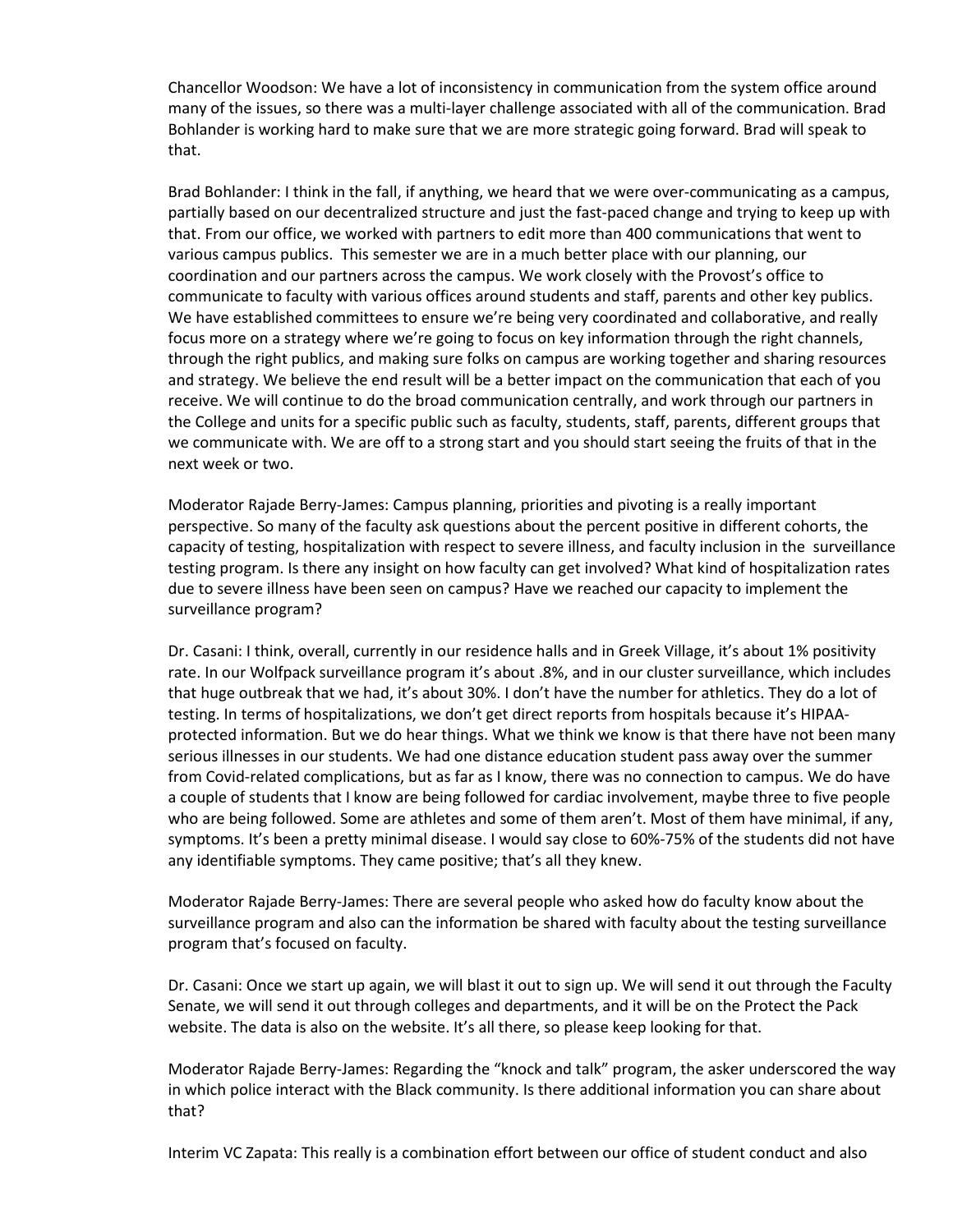administrative positions in our division. This is not University police going and knocking on doors; this is us really going and trying to have an informal impact on student behavior.

Chancellor Woodson: One of the things that I did at the beginning of this semester with Dr. Mandy Cohen, the Director of DHHS, II co-authored a letter with her to all of the owners of apartment complexes where our students tend to live. She reminded the owners of their responsibility to adhere to state mandates with regard to gathering size, and I reminded them that if we were aware of student behavior that was inconsistent with our community standards, then the students could be held accountable for hosting a party that was outside the gathering size limits, etc. I think that has had some impact. I wouldn't presume to assume it had a great impact, but it did at least remind them that from a DHHS perspective and the university that we did have some authorities here that we would exercise.

Moderator Rajade Berry-James: Where can faculty find information about lessons learned, especially with respect to the way in which we maintain mission continuity and we address student behavior, and also articulate the campus surveillance or testing program? Where can we find that collective information on our website?

Chancellor Woodson: We have amazing data. We know a lot about the challenges that we faced in residence halls, we know the types of residence halls where there are challenges, and we are using that information as we are thinking about having a limited number of students able to come back and live on our campus. Your point is well-taken about a central repository, so I'll ask the team to answer that.

Dr. Orders: There is a work in progress. It's a dynamic document; it's not finished because it's a perpetual learning experience. Between the various intersections and departments and Brad's team with University Communications, we maintain a series of grassroots efforts documents and lessons learned off the Protect the Pack website. We have been trying to harmonize a document that we can share, and as we build communication strategies for spring, some of the lessons learned is where we start those conversations. So yes, we can provide that very succinctly, but right now they're scattered throughout the Protect the Pack website. Every time we learn from a lesson, we don't keep that information in the pocket, we put it out, we make better practice decisions, and we move forward.

Chancellor Woodson: When we were in the height of dealing with infected students, quarantined and isolated students, we had a large number of employees and volunteers that were interacting with those students, that were moving them from the residence hall to isolation; people in dining halls that were feeding students, employees that work in Doug's organization that were cleaning residence halls. We learned a lot about the ability to protect those individuals because we had no community spread among the employees that were taking care of all of these students. So it's just reinforced, for me that the standards that our employees are working under and the standards we hope our student will adhere to, really do work. Julie mentioned how many students we had. Think about the logistics of Charlie Maimone's team in dining and Lisa's team in housing and student health of managing the movement of those students. We have learned a great deal about congregate living.

Moderator Rajade Berry-James: What are the mental health concerns, as we all together, as a Pack, work through the pandemic? What are the concerns that you see for faculty or students, students on campus, how we have services available, how we support our Pack, given the uncertainty of the Covid-19 crisis?

Chancellor Woodson: Katharine has been working very hard on this with faculty. It is probably that I hear the most about from parents. I get multiple emails every day from parents whose kids have come home that are struggling with online education or struggling because they've lost their social network. They're bummed about because they're not having the college experience they've always dreamed of. We know it's also true of faculty that are under a lot of stress, not only delivering their course content, carrying out their research, but also with children at home and pressures in their families. So it's just a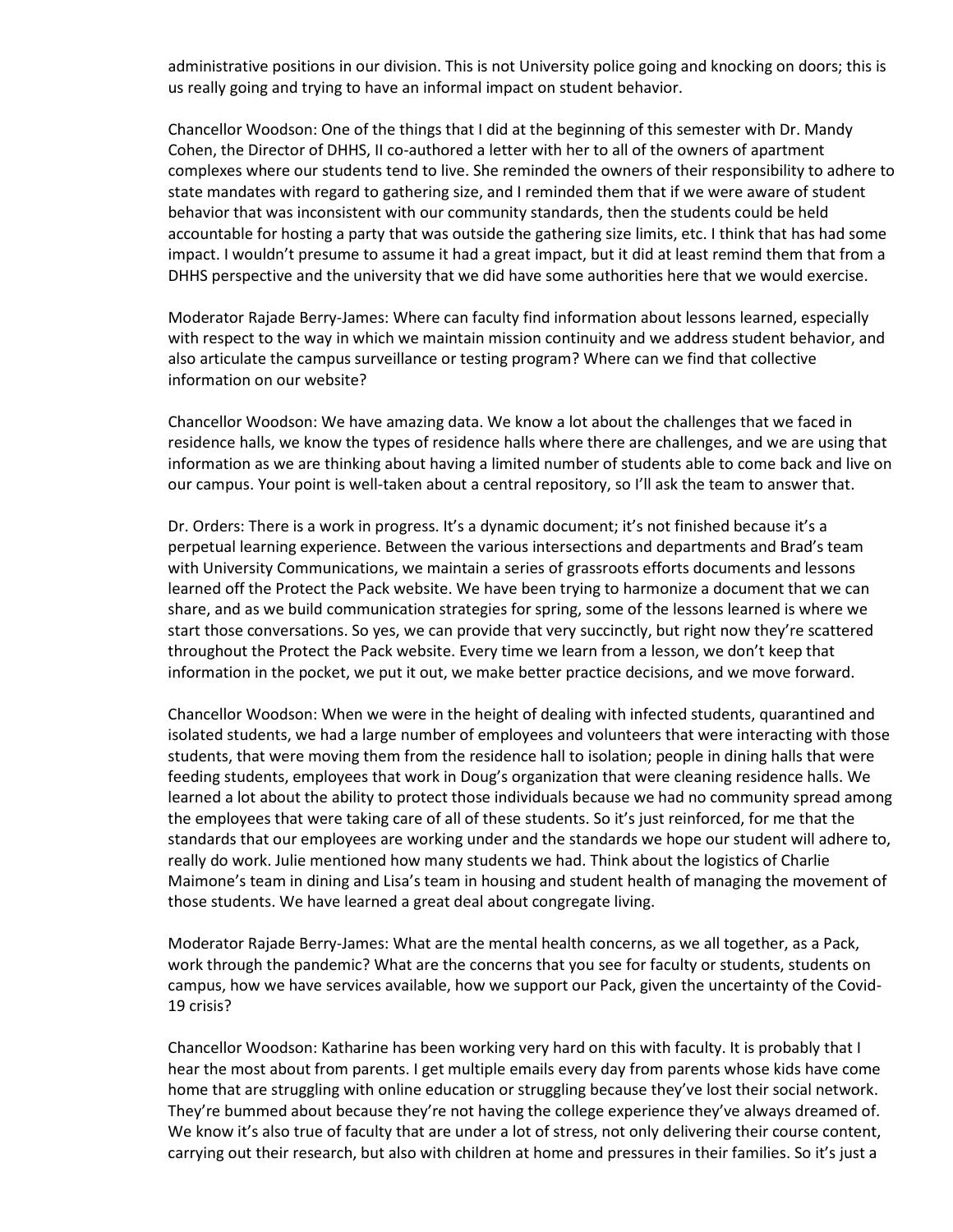critical time for us all to remember that everyone that we interact with has issues that they need people to lean on. As we think about the spring semester, I'm so grateful for the faculty that have reached out to students and said 'how are you doing? Are you getting the information?' And also, reach out to one another. I sit in the office all day; we all miss the interaction that we're accustomed to. We are doing everything we can to think through it and provide counseling, get our wellness and rec center back open safely, and think about strategies to keep our students and our faculty engaged with one another.

Provost Arden: It is a very important issue and it does affect faculty, staff and students; the whole community. Our counseling office is doing an extraordinary job. Despite the fact that we have dramatically fewer students on campus, we have pivoted to online counseling. The number of counseling appointments is almost the same as it was at the same time last year. Our counselors are doing an extraordinary job and we expect that will continue. I wanted to mention that the Institute for Emerging Issues is hosting an online symposium on this topic toward the end of the month. There is some evidence that nationally, the overall rate of mental illness has gone up almost 400%, and severe mental illness is almost 700%, particularly in younger age groups. So this is really a second pandemic, if you will, and is a very significant thing. Although we put a huge amount of effort into online delivery of instructional content, I think we could have put a lot more effort into online co-curricular activities, and forming ways that students and faculty can support one another. Not necessarily to do with instructional materials, but simply to enable folks to form networks that would support one another and give them that experience of an on-campus college environment that we all miss so much. I think we can step up there. Hopefully we won't need as much of that in the spring, but there will still be some of that in the spring.

Interim VC Zapata: The only thing I would add is that we really have learned, both through the counseling center and through Dr. Casani's work with her team, is that the telehealth tool is an amazing opportunity and one that we will continue to use well after the coronavirus. With the counseling center, we've been able to translate every single service that we did in person into the telehealth environment, whether that's individual counseling, group counseling, workshops, etc. We are really proud of that. To speak to the engagement, it's been really difficult in the fall when we have the maximum numbers that we can gather, it's been very difficult to have the in-person interactions that we wanted to have, and we are so looking forward to the time when we can have more in-person experiences. We will continue to work with our partners across campus, with the Deans across campus to provide both curricular and cocurricular opportunities for engagement.

AVC Morton: We have utilized, in the facilities division, two resources that I think are remarkable. One is the wellness program from University Wellness and Recreation. We have had somebody come and speak to our team and offer lots of options for improving our wellness and self-care. The other is the Faculty and Staff Assistance Program. That is something that every one of us is able to call upon in this pandemic environment for assistance in getting our lives righted; kids at home and all the aspects of your life that are kind of out of whack, that program is available to us too. Three visits on the house.

Chancellor Woodson: This is a really difficult time for junior faculty, and I think it's really important for all of us to think about the challenges our colleagues have. It's true for all faculty, but imagine those of our colleagues that are in the early stage of their career, trying to establish their scholarship, trying to establish their professional lives, and it's in the middle of this pandemic. They can't travel, they can't participate in their scholarly conferences, etc. So I hope we will all be thoughtful about the way we consider the productivity of our faculty through this kind of difficult time. I know Katharine is working with a lot of faculty to think through some of these things.

Moderator Rajade Berry-James: There were housing updates in terms of utilization for the spring, and then also updates for a couple searches on campus. Can you update faculty on those two issues?

Interim VC Zapata: The plan is for single occupancy in the residence halls in the spring. The maximum we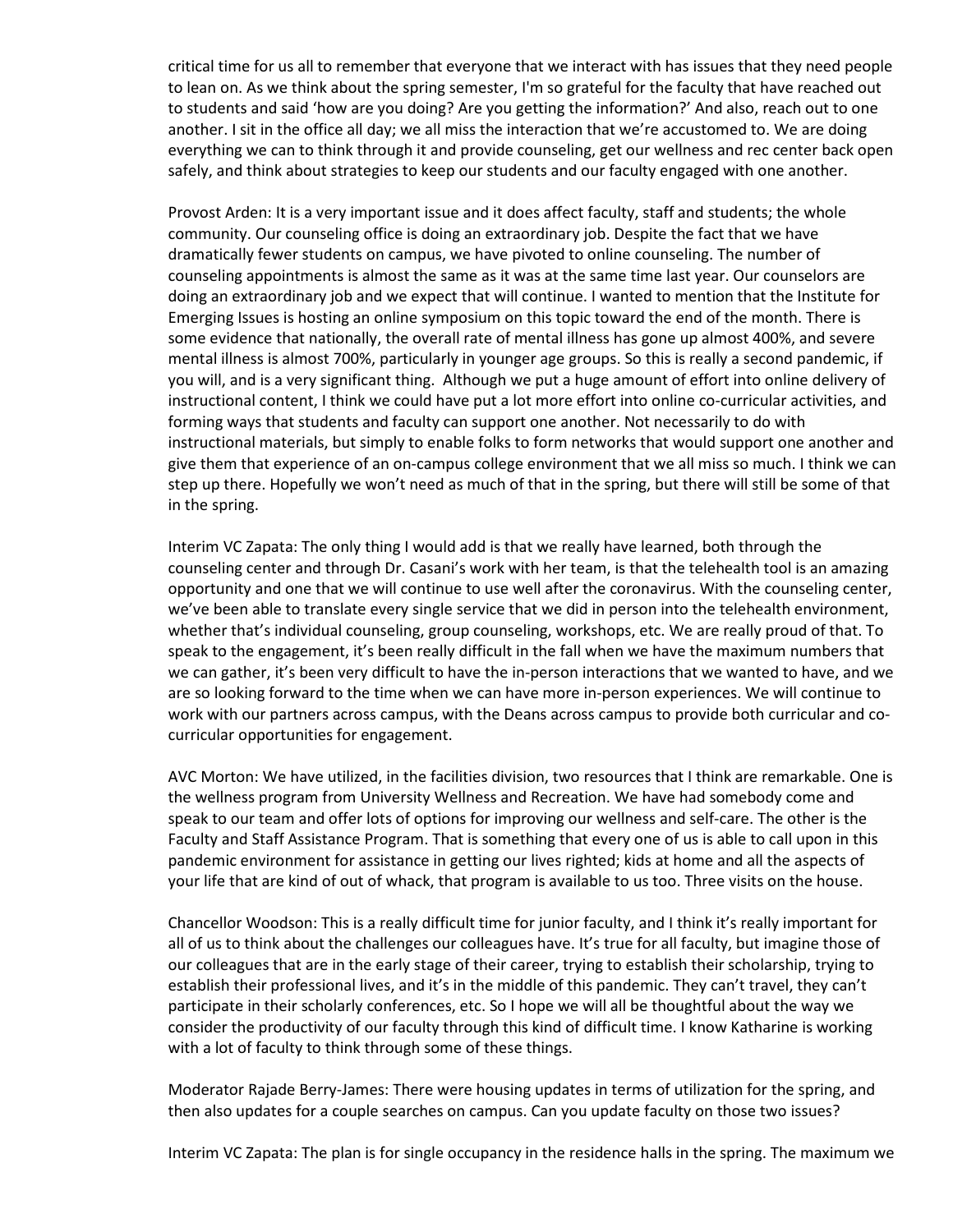can have is 5600-5700 students. We will not have that many. Yesterday was the deadline for priority housing, so at the second we have 4188 students who want to live in the residence halls this spring. We will still continue to accept applications. We will release the assignments on October 21st. Between our residence halls and our Greek housing, we will probably have 4600-4700 students on campus.

Provost Arden: I have three leadership searches to either complete or start this academic year. The Vice Chancellor and Dean of DASA; we had three excellent candidates for this position and since that time, I have met with the search committee, I have reviewed all the qualtrics survey data, I've made reference calls, and I would expect to make significant progress and maybe announce it within a week or ten days. The next search is the Dean of Humanities & Social Sciences. Dean Braden is stepping down at the end of this year and we are in the process of putting that search committee together now. I have asked for input from all the department heads, recommending groups of faculty to potentially serve on that committee. I'll be putting that committed together over the next one to two weeks. Dean Hoversten has agreed to Chair this search committee. Then as many of you are aware, Dr. Louis Hunt will be stepping down after a long career in Enrollment Management and Services. I have to put together a search committee to try and find a replacement for Dr. Hunt - and that will be very hard. Those are the three searches that are on my radar this year.

Moderator Rajade Berry-James: What does NC State look like post-Covid? Do you see any changes, can you make any predictions, do you think that with respect to mission continuity and mission critical will change the way in which we do things?

Chancellor Woodson: I've said from the beginning of this to my colleagues in the Cabinet and to the Deans that we don't want to waste the crisis to not learn from our experiences. There are definitely things that we're learning about ways that we operate virtually, the way we operate the University in the middle of this pandemic. I think it's too early for me to predict what the university will change. I think we're certainly learning a lot about people's ability to work remotely, and we're learning a lot about people's lack of ability to work remotely. So in some cases we have some productivity challenges. As I talk to CEO's around the country, and I do monthly calls with companies that have significant employees on Centennial Campus, and almost to a company, they all say that they're getting their work done, but people aren't enjoying it. That the innovation and the creativity associated with their organization is really taking a hit because of remote work. So they've learned a lot about being productive remotely but they've also learned that it's a challenge for employees. I think there are very similar issues that we face.

Provost Arden: There's no doubt that this will change the way we work. The question is to say exactly how it will change. If I look at instruction, historically we've always delivered about 10% to 12% of our instructional content online. I would see that after this it will probably be more, maybe 20% or 25%. I can't tell you, but I would consider that it will go up significantly because we can provide very high quality instructional content online and it really does suit some students to have a mix of face-to-face and online content. One issue that VC Maimone and I have discussed is that up till now we've made the assumption that all employees need a space on campus and we all need to be here all day, every day. We are realizing that is not the case. In fact, some proportion of us could work very effectively from home at any one point in time. We spend many millions of dollars each year recognizing additional space over and above the physical footprint of the university. Would this be an opportunity to free up some of those resources? It's a lot of money.

VC Maimone: We've learned a great deal about space utilization and I think there's more to come in that arena for sure. As well, I think we have been tested on the technology side and we've applied a great deal of technology to some of the systems that otherwise we were doing in person or on paper. That, I think, may be one of the most transformative things; our ability to use electronic signature, electronic authorization, and communicate with people effectively wherever they are. We have a lot to learn, but it's been very interesting to make some of these adjustments.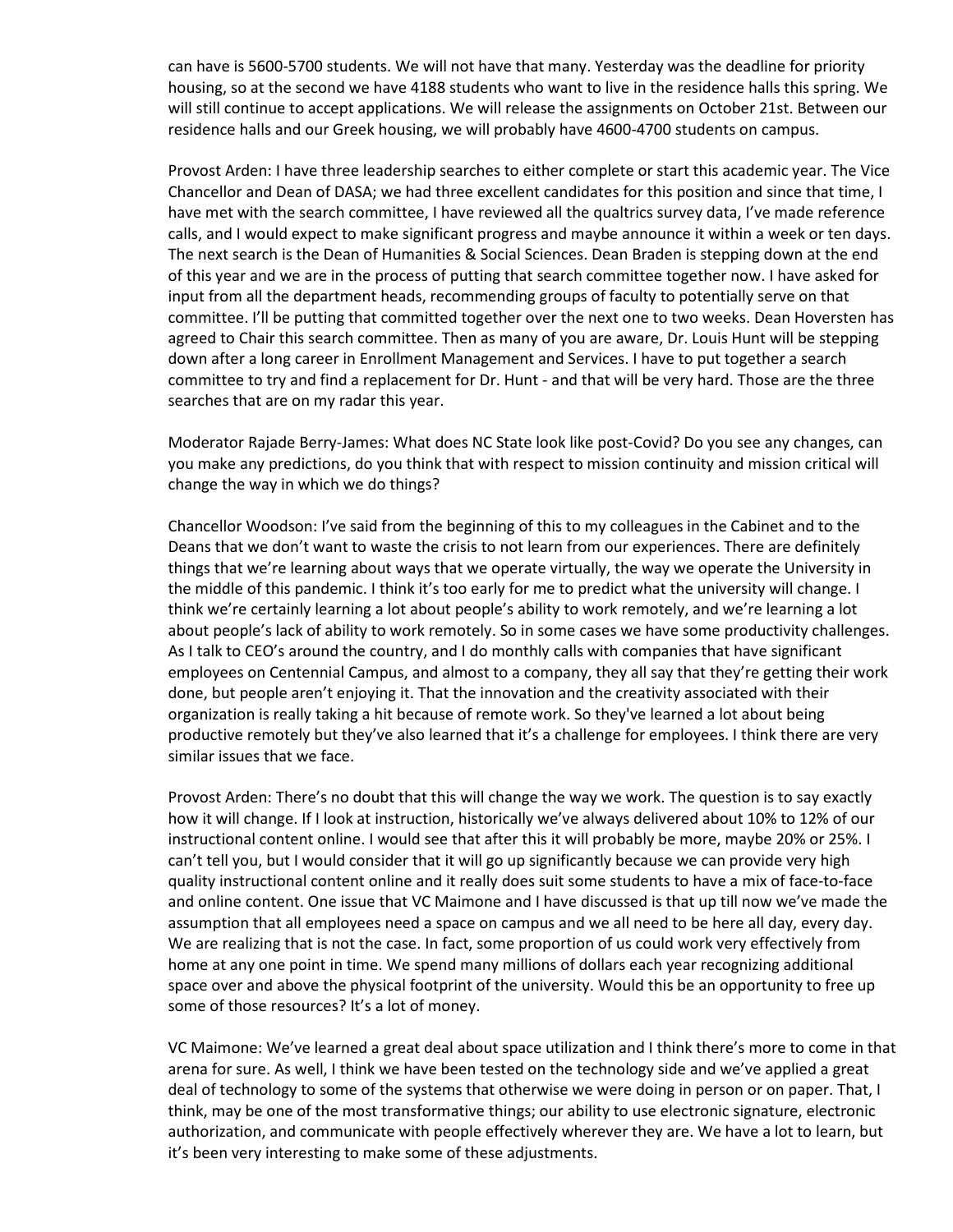Moderator Rajade Berry-James: Do you have additional information about how to protect folks who are going to be face-to-face in the spring?

Provost Arden: We have known for a long time that Covid can be aerosolized. That's why one of the greatest barriers is face masks and Plexiglas. I don't see us moving away from a mandatory face mask indoors for everybody, certainly through much of the spring semester until we have an effective vaccine or otherwise. It doesn't seem to be as much of a risk as we were initially worried about with surfaces and contact. It would appear that by in large, good and frequent hand-washing is pretty good and even though you might want to wipe down surfaces, surface transmission has really not become a major part of this. We have witnessed almost no building-based transmission. By that, I mean there are always concerns that people using the same corridors and stairwells and elevators and having the same air handling system would lead to widespread transmission within a building. That pretty much didn't occur. What we found that you could have significant transmission within a suite or an apartment, but there was almost no transmission horizontally on the same floor of the apartment or vertically between floors of the building. So it was pretty much limited to person-to-person and face-to-face contact for some period of time.

Dr. Casani: I agree. I think that we may see it as we open up more and more places and we do congregate more and more, but right now while there may be some aerosol threat, it's not the most significant way that it's being spread. With a lot of the work that Doug and his groups have done in terms of creating barriers in the classroom, the distance between students and the distance between students and faculty and the face coverings, I think those will help a lot. And removing people who are sick or potentially contagious as well -- that's where our testing strategy comes in. Since it's all layered, I think the more layers you have, the more prevention there will be. Will it be 100%? No. It's a pandemic. But it will be good.

AVC Morton: We are looking at the outdoor air being brought into the building. Most of our buildings, the systems are designed for that to take place. We have extended the amount of time that outdoor air is brought in. It has lowered our efficiency, but it's really raised our quality of air. In buildings where we could not do that, we did not hold classes. We closed those places down and locked the doors. We are aware of all those spaces and we will continue to look at that. We are following the science to see what is really meant by aerosolization and will it travel through a ventilation system. We have increased our filter density and have taken into account all of those things and will continue to look at that issue.

Chancellor Woodson: There's a lot of human behavior here. Four guys can't sit together in a residence hall room and play poker for four hours. If one of them has the virus, all four of them have the virus at the end of that evening. One of the things that we learned from our students is they said well, I'm in my room. Yes, but you've got three other dudes in the room with you. It really does matter if you wear a mask.

Moderator Rajade Berry-James: Faculty are asking about spring commencement; dates, planning and that kind of thing. Is there any information about spring commencement right now?

Provost Arden: There is a date on the upcoming spring calendar for commencement. We should be releasing that very shortly. With respect to a combined commencement for last spring and this fall, I will ask the Chancellor to talk about that.

Chancellor Woodson: An announcement just went out today. We are holding a virtual commencement celebration for all the 2020 graduates, whether last spring, summer or at the conclusion of the fall semester. That will be held on December 4th at 6:00 p.m. EST. It will actually afford us a really great opportunity to have more involvement for students and more student voice in commencement. It's not the same, but it will be impactful.